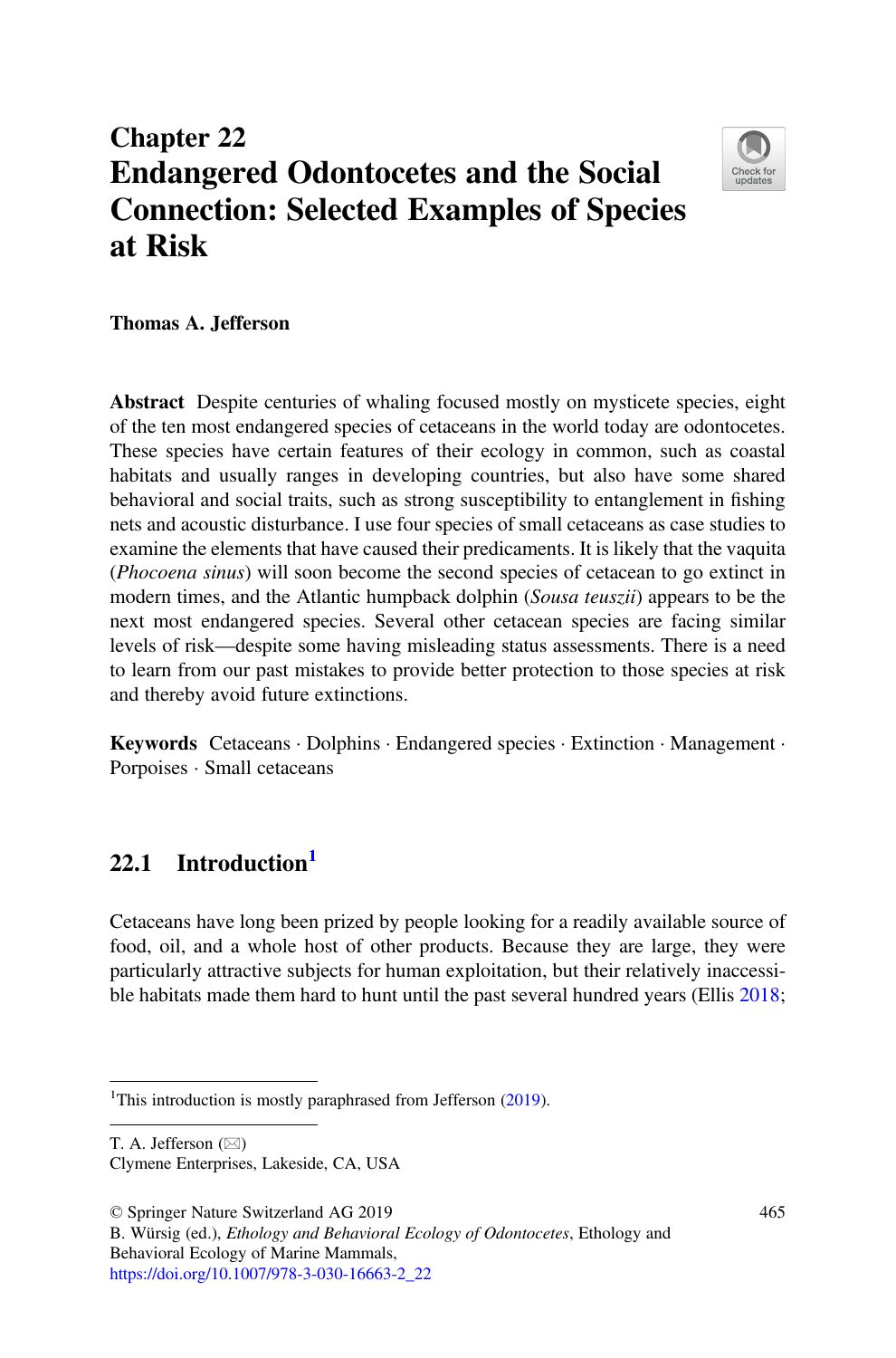Reeves 2018a). Although there is evidence that prehistoric humans took advantage of fortuitous strandings of fresh whales or dolphins, most cetaceans were safe from large-scale human exploitation until relatively recently (see Moore et al. 2018).

The first known large-scale hunting of whales was by the Basques (who lived in what is presently part of northern Spain), starting in the first millennium AD. They mainly targeted the North Atlantic right whale (Eubalaena glacialis) and were so effective in killing such numbers that the species' recovery is still in doubt (Ellis 2018; Kraus 2018). Norse and Icelandic whalers also hunted in the North Atlantic, and the Japanese began their culture of whale hunting in the 1600s (Kasuya 2018). In the 1700s, the "Yankee whaling" era began, focusing largely on sperm whales (Physeter macrocephalus), and this led to the United States becoming a major player in the commercial whaling game (Townsend 1935; Ellis 2018). In the late 1800s, development of steam-powered vessels and the exploding harpoon ushered in the modern era of commercial whaling (Brownell et al. 2018; Clapham and Baker 2018). Fast-swimming species, such as the rorquals (blue, fin, sei, Bryde's, Omura's, and minke whales, Balaenoptera species), were now within the realm of commercial whalers. It did not take long for them to decimate multiple species, starting with the largest and working their way down the list. This often extended to the point of "commercial extinction," which is defined as the stage at which it is no longer financially viable to continue the hunt.

However, the public perception that all large whales are endangered is not correct. Most large whales are no longer commercially hunted, and many are recovering from past exploitation—major exceptions being the North Atlantic and North Pacific right whale (E. japonica) species (Kraus 2018). Most of the truly serious conservation problems now lie with several of the smaller cetacean species and subspecies (Brownell et al. 1989; Reeves et al. 2003). The vaquita (Phocoena sinus), Indus susu (Platanista minor)<sup>2</sup>, North Island Hector's dolphin (Cephalorhynchus hectori maui), Atlantic humpback dolphin (Sousa teuszii), and Taiwanese white dolphin (Sousa chinensis taiwanensis) are among those in worst shape.

In recent decades, direct killing of whales and dolphins has become less significant, and the indirect deaths of small cetaceans (especially dolphins and porpoises) have increased (Jefferson and Curry 1994; Reeves et al. 2013a, b; Northridge 2018a; Reeves 2018b). More cetaceans now die incidentally in fishing nets each year than from any other threat, including whale and dolphin hunting. Other major threats include habitat degradation, environmental contamination, climate change, noise pollution (including from naval sonar and seismic surveys), and even live captures for oceanaria displays and research (Evans 2018; Northridge 2018b; Reijnders et al. 2018; Southall 2018). Despite a number of populations of cetaceans in specific regions having been wiped out by humans (e.g., the Atlantic gray whale by commercial whaling), it is only recently that an entire cetacean species (see below) has

<sup>&</sup>lt;sup>2</sup>This geographic form is currently recognized as a subspecies, Platanista gangetica minor, but there is strong evidence for its species-level distinctiveness (Braulik et al. 2015), and I expect it to be split out some time soon.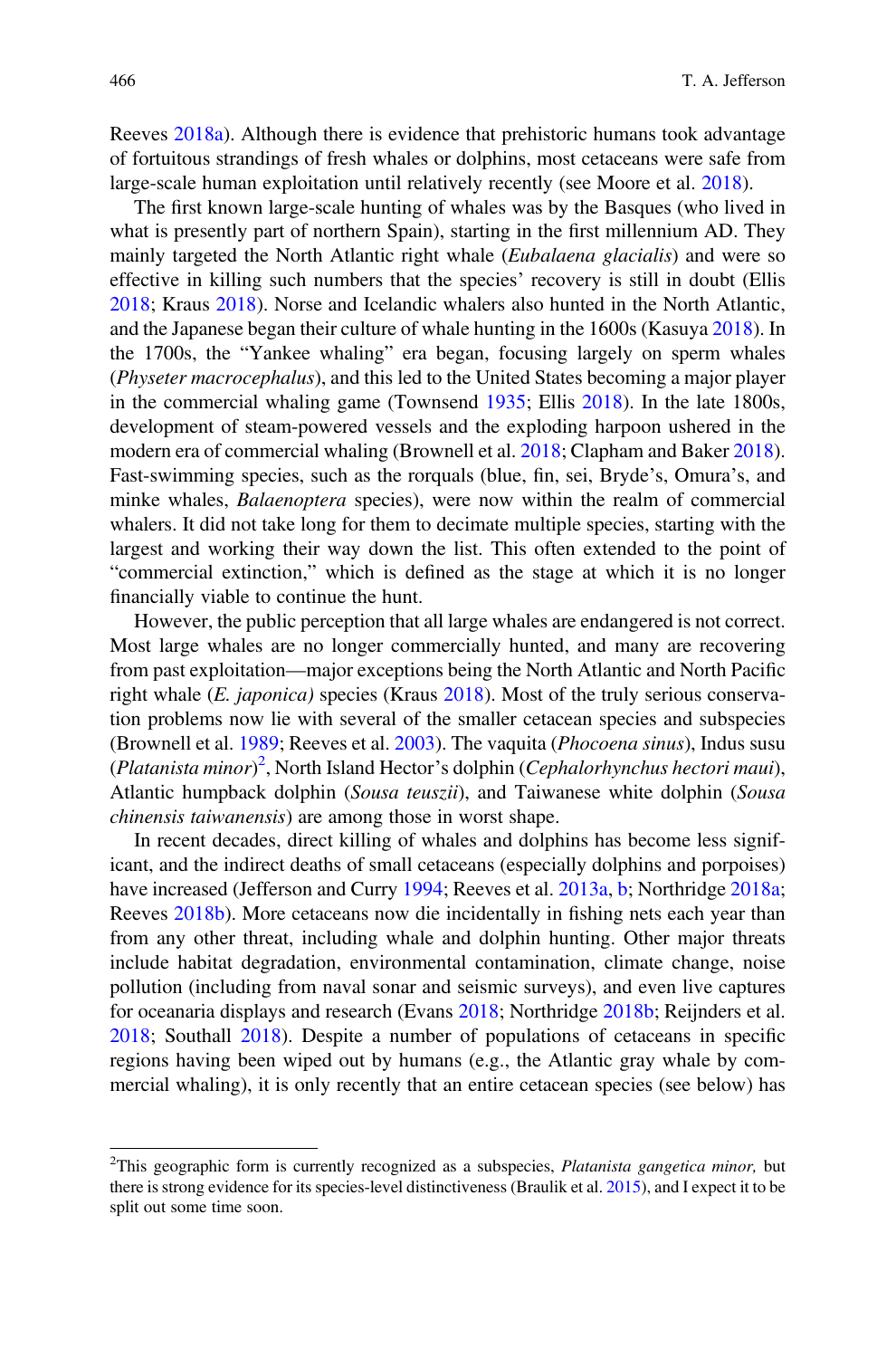gone extinct at the hands of humans. Unfortunately, several other species are now on the verge of that very fate.

The baiji (*Lipotes vexillifer*) was assessed to be probably extinct after an extensive survey of their entire known range in 2006 resulted in no sightings or acoustic detections (Turvey et al. 2007). The baiji was found only in the Yangtze River (and some connected lakes) in China. Besides incidental deaths in fishing gear and problems of severe pollution, baiji suffered from overall habitat loss and degradation, due to rapid modification of the river for human use, this done with little or no concern for impacts on its original inhabitants (Turvey 2008, 2010). The Chinese government largely ignored calls of scientists and conservationists and thus allowed their only endemic cetacean species to go extinct. They must bear the primary responsibility for this environmental catastrophe.

Twenty years ago, Perrin (1999) provided an insightful summary of small cetaceans at risk of extinction. He pointed out the special problems that make many small cetaceans highly susceptible to extinction risk: (1) ease of capture, (2) vulnerable habitats, (3) development of new markets, (4) difficulties of monitoring and regulation, and (5) lack of international means of management. Since that time, one species that he reviewed has become extinct (the baiji), and a second one (the vaquita) is very close. It is hoped that the current review, which in many ways is an extension of Perrin (1999), will further help to clarify views and promote effective plans for preventing future extinctions among odontocetes.

#### 22.2 The Most Endangered: What Puts Them at Risk?

The five factors that Perrin (1999) highlighted are important issues in what makes a species prone to extinction. Internationally, the IUCN Red List ([http://www.](http://www.iucnredlist.org/) [iucnredlist.org/\)](http://www.iucnredlist.org/) reviews information related to species status and provides an empirical assessment of extinction risk, based on a set of predetermined criteria, many of which are quantitative. The Red List categories are (from least at risk to most):

Least Concern (LC) Near Threatened (NT) Vulnerable (VU) Endangered (EN) Critically Endangered (CR) Extinct in the Wild (EW) Extinct (EX)

Species in the categories of VU, EN, and CR are considered to be threatened. Species for which there is not enough information to place them into one of the above categories are listed as Data Deficient (DD).

Although the IUCN Red List designations—as well as national endangered species listings that are produced by many countries—are helpful in determining which species are most at risk of extinction, listings can be misleading (see Merrick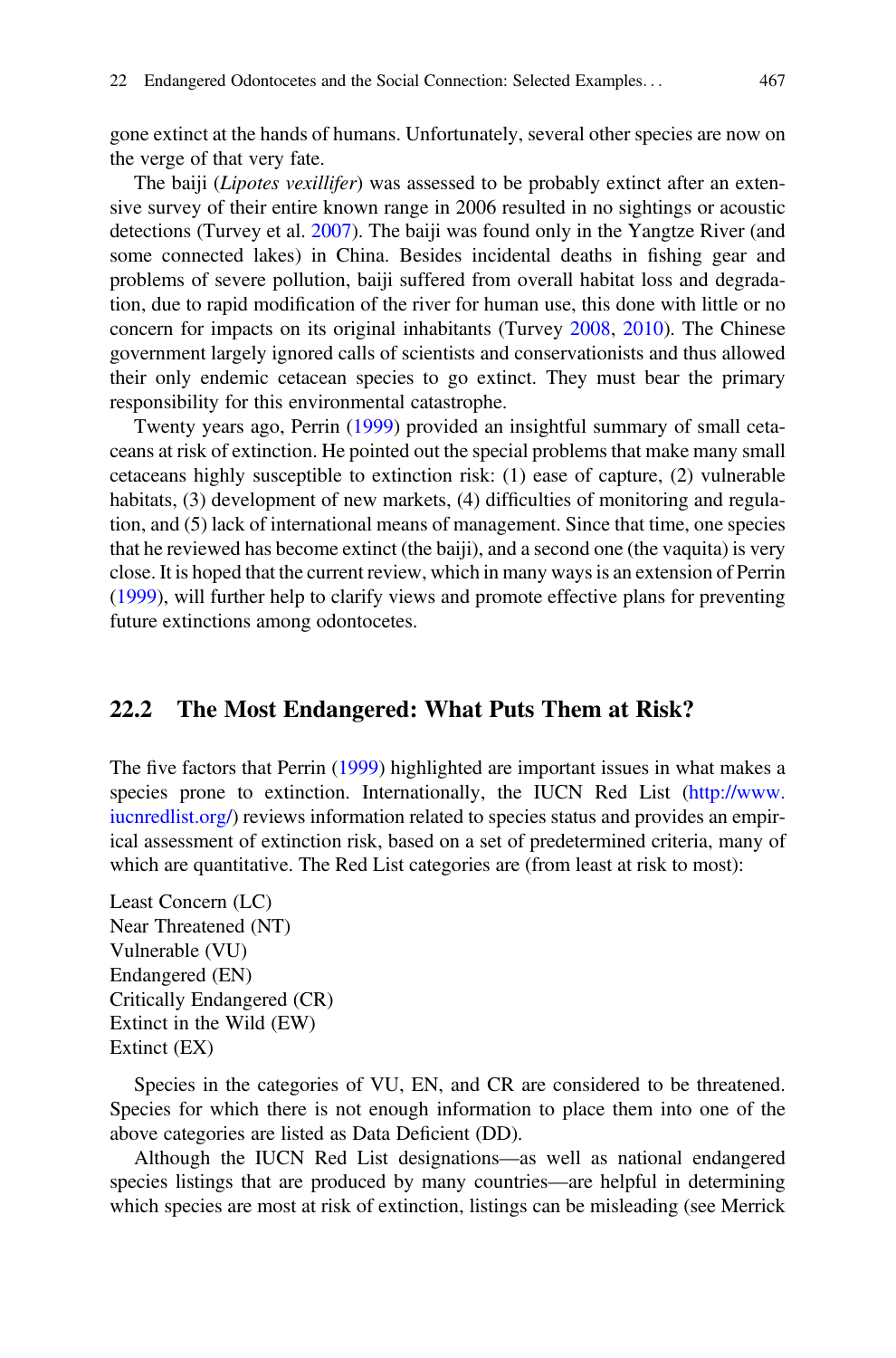et al. 2018). There are political and technical considerations that can mask a species' true potential for extinction. Examples of this are the sperm whale (Physeter macrocephalus), which is globally distributed, with a population of at least hundreds of thousands, and for which the main threat (commercial whaling) has largely been removed. Yet this species is listed on the Red List as Vulnerable and on the US Endangered Species List as Endangered. But most biologists agree that sperm whales are in no immediate danger of extinction. At the opposite end of the spectrum are species such as the Chilean dolphin (Cephalorhynchus eutropia), which is found in a small range in South America, numbers at most in the low thousands, and is facing continuing (and very possibly escalating) threats to its survival. However, the species is listed on the Red List at Near Threatened, and is not even listed on the US Endangered Species List.

Although there are bound to be disagreements, I generated a list of what I consider the ten most endangered cetacean species on Earth (Table 22.1). For this review, I attempted to consider factors such as how much is known about the species, whether there is at least one area of the range where the species is quite "safe," how much potential there is for ex situ conservation methods, the attention paid to the species by NGOs, and what the political and management-related situations are within their range countries. Eight of the ten species are odontocetes (Table 22.1).

To my thinking the Atlantic humpback dolphin is at higher risk of extinction than the North Atlantic right whale, despite the former species having a population that may be almost one order of magnitude higher. But, there are almost no effective management or conservation measures in place in any of the range countries for the Atlantic humpback dolphin, and no major NGOs are focusing effort on this species at present. Some will disagree with my decision to put S. teuszii above the right whales (a few perhaps quite strongly), but I attempted to minimize political and personal biases.

#### 22.3 Selected Species at Risk

Among the eight species of odontocetes that have the dubious distinction of having made my top ten most endangered list (Table 22.1), I discuss four of them in detail here; I hope these examples demonstrate the varied influences of the wide range of factors that make all of them particularly vulnerable to extinction.

### 22.3.1 Vaquita (Phocoena sinus): Critically Endangered

The vaquita (Fig. 22.1) is number one on the most endangered cetacean species list. It has long been listed as Critically Endangered on the IUCN Red List (Rojas-Bracho and Taylor 2017), one of only two cetacean species in this most threatened category. This porpoise has probably been declining in numbers since before it was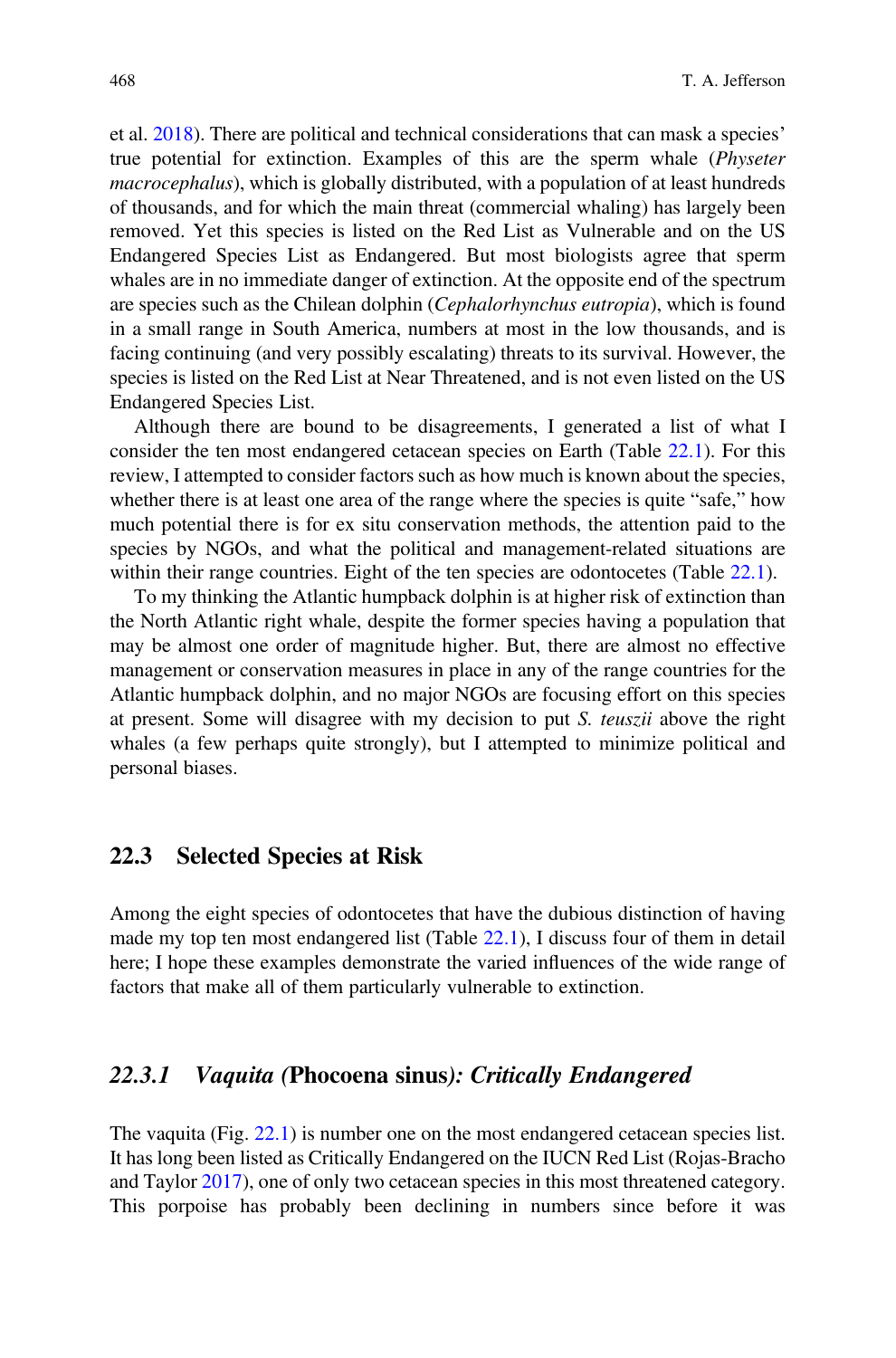|                |                                     |                                      | <b>IUCN</b>    | Population                 |                                | Population           | Management           |            |                                   |
|----------------|-------------------------------------|--------------------------------------|----------------|----------------------------|--------------------------------|----------------------|----------------------|------------|-----------------------------------|
| Rank           | Common name                         | Scientific name                      | status         | size                       | Trend                          | fragmented           | Conservation         | Threats    | References                        |
|                | Vaquita                             | Phocoena sinus                       | g              | $\overline{\mathrm{C}}$    |                                | $\tilde{z}$          | Yes                  | Continuing | Rojas-Bracho and<br>Taylor (2017) |
| $\mathcal{C}$  | Atlantic humpback<br>dolphin        | Sousa teuszii                        | g              | $< 3000$ ?                 |                                | Yes                  | $\tilde{\mathsf{z}}$ | Continuing | Collins et al. (2017)             |
| 3              | e.ht<br>North Atlantic rig<br>whale | Eubalaena<br>glacialis               | EN             | 300-400                    | $\stackrel{\sim}{\rightarrow}$ | $\tilde{\mathsf{z}}$ | Yes                  | New        | Reilly et al. (2012)              |
|                | North Pacific right<br>whale        | Eubalaena<br>japonica                | K              | ca. 500                    | $\sim$                         | $\tilde{\mathbf{z}}$ | Yes                  | New?       | Reilly et al. (2008)              |
| 5              | Indus river dolphin                 | Platanista minor <sup>a</sup>        | E              | 1200-1800                  | ç.                             | Yes                  | Yes                  | Continuing | Braulik and Smith<br>(2017)       |
|                | Ganges river<br>dolphin             | gangetica <sup>a</sup><br>Platanista | $_{\rm E}$     | < 4000                     | $\tilde{c}$                    | Yes                  | Yes                  | Continuing | Braulik and Smith<br>(2017)       |
| ٣              | Chilean dolphin                     | Cephalorhynchus<br>eutropia          | Ę              | Low 1000s                  |                                | Yes?                 | Some                 | Continuing | Reeves (2017)<br>Heinrich and     |
| ∞              | Irrawaddy dolphin                   | brevirostris<br>Orcaella             | $\overline{E}$ | < 10,000?                  |                                | Yes                  | Some                 | Continuing | Minton et al. (2017)              |
| ᢦ              | 吕<br>humpback dolph<br>Indian Ocean | Sousa plumbea                        | 叾              | 10,000s<br>$_{\text{Low}}$ |                                | Yes                  | Some                 | Continuing | Braulik et al. (2017)             |
| $\overline{a}$ | Hector's dolphin                    | Cephalorhynchus<br>hectori           | $_{\rm E}$     | < 7400                     |                                | Yes                  | Yes                  | Continuing | Reeves et al.<br>(2013a, b)       |
|                |                                     |                                      |                | -<br>-<br>-<br>-           |                                |                      |                      |            |                                   |

Table 22.1 The ten most endangered cetacean species **Table 22.1** The ten most endangered cetacean species Indus and Ganges river dolphins are currently classified by IUCN as a single species, but will likely be split soon aIndus and Ganges river dolphins are currently classified by IUCN as a single species, but will likely be split soon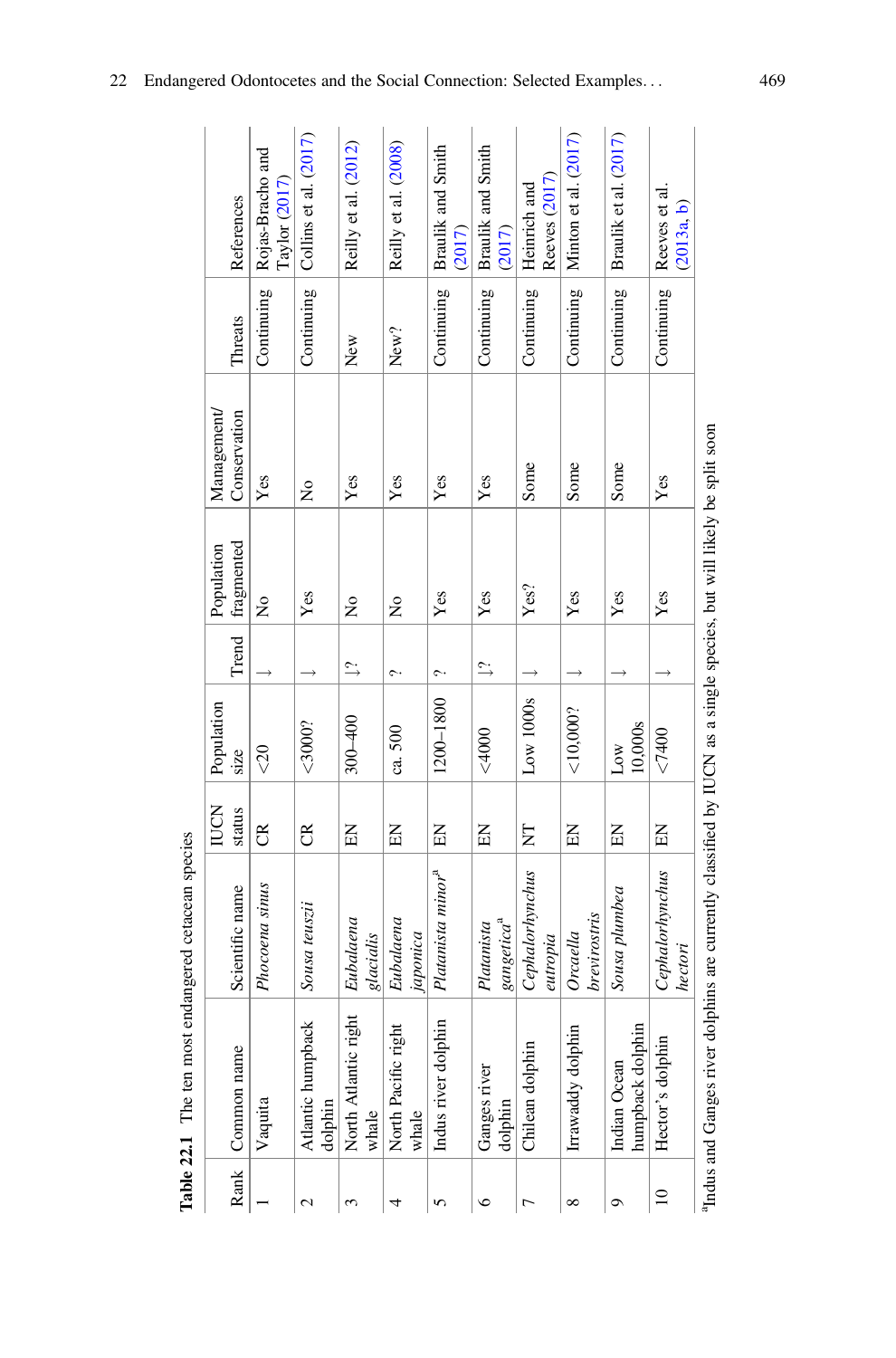

Fig. 22.1 A vaquita, *Phocoena sinus*, mother and calf surfacing in the northern Gulf of California, Mexico. The vaquita is the most endangered marine mammal species in the world, with <30 individuals left on the planet. Photo by the author

"discovered" by science in 1958 (Norris and McFarland 1958), and it is now decreasing at a rate of at least 50%/year (CIRVA 2018). The entire population was estimated to be approximately 30 individuals in November 2016 (Thomas et al. 2017), and the current number may be in the single digits by the time this paper is published in 2019. It has at most a year or two left, unless the threat of illegal gillnet fishing is removed or dramatically reduced.

The early history of vaquita conservation actions was reviewed by Perrin (1999). Vaquitas have been threatened by a series of gillnet fisheries within their small range in the northern Gulf of California, Mexico (Rojas-Bracho and Reeves 2013). Conservation efforts are largely through a series of recommendations made by CIRVA (known in English as the International Committee for the Recovery of the Vaquita), a recovery team composed of government, academic, and NGO scientists. At first, the relevant fisheries were legal, though poorly monitored and managed, and they caused the vaquita's initial decline to about 100 individuals by 2014 (CIRVA 2014). Since 2015, a gillnet ban has been in place within the vaquita's range, and now most gillnet fishing in the vaquita's range is illegal, but it has continued, and probably even increased, due to the Chinese demand for swim bladders from a large fish (the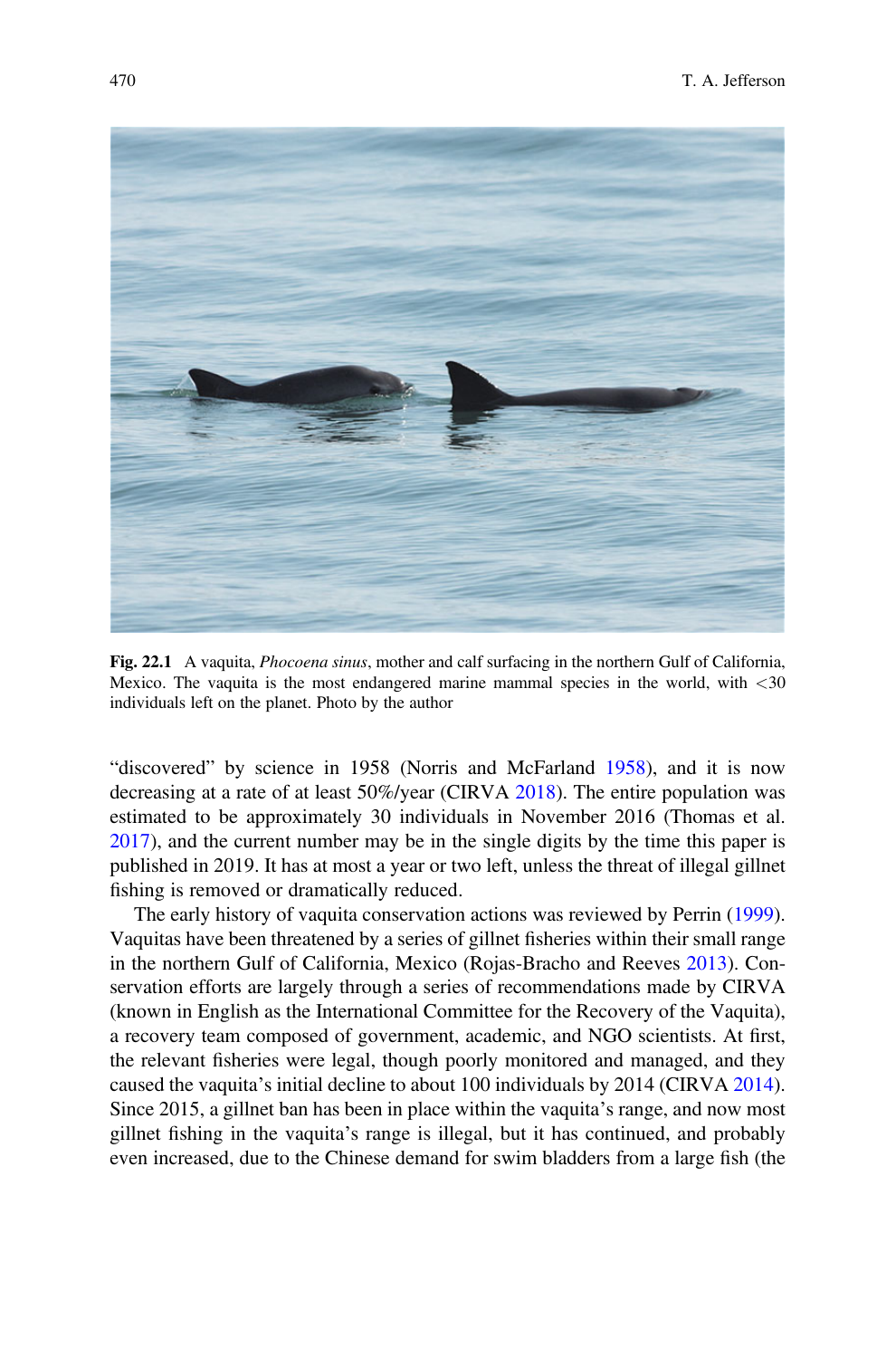totoaba, Totoaba macdonaldi), which shares much of its range with the vaquita and becomes entangled along with vaquitas (Robles et al. 1987).

The gillnet ban followed a plan by the Mexican government to eliminate the gillnet threat through voluntary means (buyouts and "rent-outs") to reduce fishing gear causing vaquita mortality (Rojas-Bracho and Reeves 2013). This did not work, and a more stringent gillnet ban was then seen to provide renewed hope, but also was ineffective. A desperate program to capture several of the remaining vaquitas and remove them from the dangers of life at sea (called VaquitaCPR) was attempted in late 2017 (CIRVA 2017a, b). After two individuals were captured, both showing signs of major stress, and the second animal died in human care, this effort was canceled (CIRVA 2018). There is now little chance that the vaquita can be saved. It will take an unlikely radical change that results in quick elimination of the demand for totoaba bladders or a massive increase in the efficiency of fishery enforcement efforts through the donation of tens/hundreds of millions of dollars from a rich donor. Most people involved are not giving up hope, but there is also the realization that the clock has nearly run out (Thomas et al. 2017).

The vaquita situation demonstrates the tragic case of a species that occurs only within an area where conservation efforts (necessarily expensive and disruptive to some human activities) are viewed by much of the local population as in conflict with the welfare of people (see Cantu-Guzman et al.  $(2015)$  for a review of Mexico's history of vaquita 'mismanagement' efforts). The "its us or them" argument, when made in a situation like this, although not necessarily valid, is often effective in hampering or slowing conservation efforts by those who oppose them.

## 22.3.2 Atlantic Humpback Dolphin (Sousa teuszii): Critically Endangered

The Atlantic humpback dolphin (Fig. 22.2), an obligate shallow-water species of West Africa, is listed as Critically Endangered on the IUCN Red List, largely based on inferred evidence of a decline in population size over the past three generations (about 75 years, Collins et al. 2017). Only the vaquita, with less than 30 individuals remaining, shares that dire listing among cetaceans. Yet, the Atlantic humpback dolphin was not even viewed as in great danger of extinction until recently. It had traditionally been in one of the "data-poor" categories (data deficient or insufficiently known). It was listed as Vulnerable (the least severe of the threatened categories) when previously assessed in 2012, and it was not until its reassessment in 2015 that it was recommended for a higher level of extinction risk (Critically Endangered, Collins 2015). There have been some recent calls for attention to the plight of this species (Van Waerebeek and Jefferson 2004; Weir et al. 2011), but there has been no new concerted action, with no recovery team or recovery plan in place.

Part of the reason for little or no action on Atlantic humpback dolphins is that the species ranks among the least known of all small cetaceans, and even its taxonomic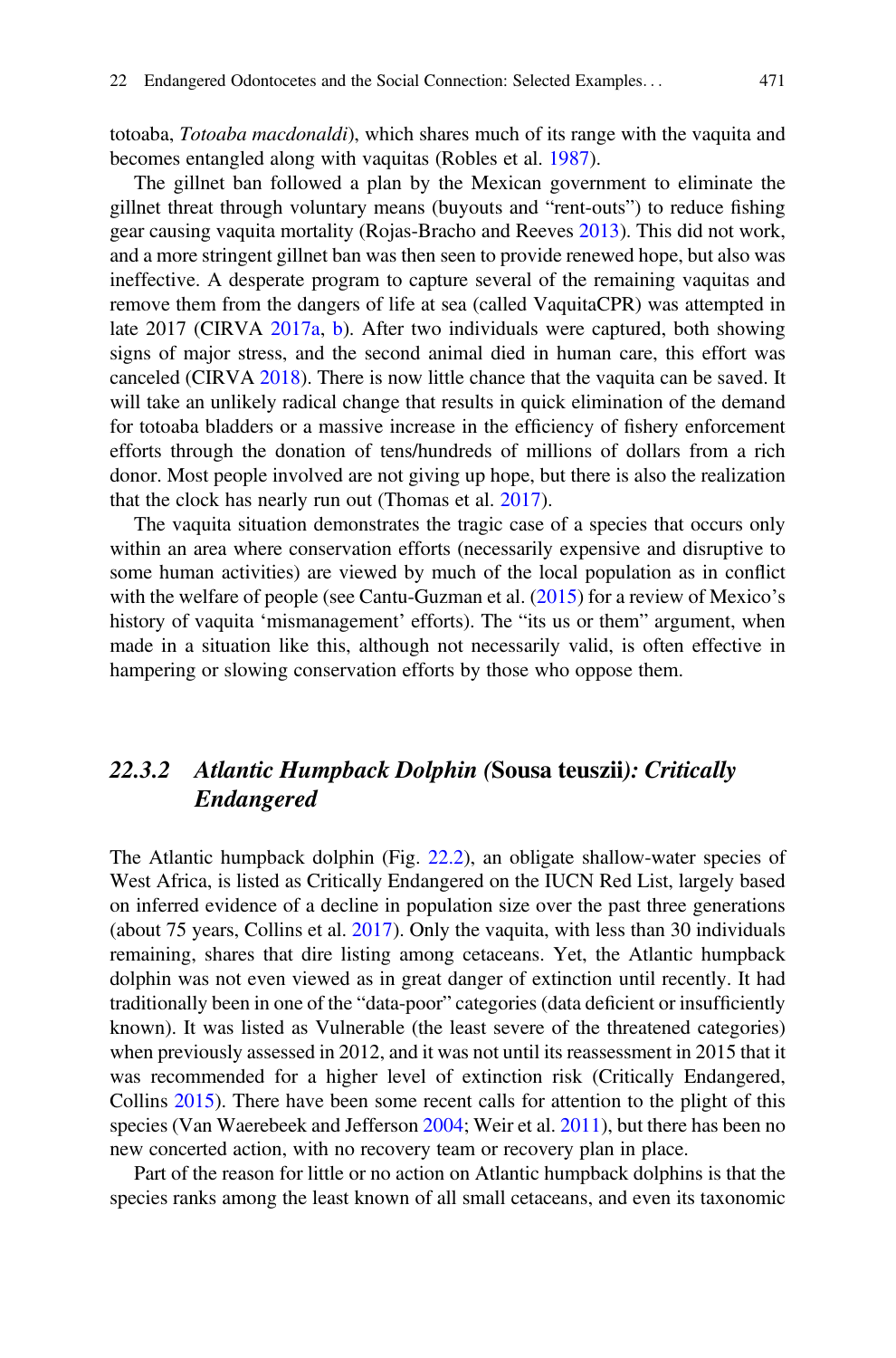

Fig. 22.2 An Atlantic humpback dolphin, Sousa teuszii, breaks the surface near shore off Angola, West Africa. Although the population biology of this species is very poorly known, there is little doubt that it is seriously threatened by human activities and is in danger of extinction in the next decade or two. Photo by C. Weir/Ketos Ecology

status as a distinct species has been uncertain until recently (see Jefferson and Van Waerebeek 2004; Jefferson and Rosenbaum 2014). There are likely fewer than 3000 of these animals remaining, and the separate populations appear to be small and declining (Collins et al. 2017). There is apparent isolation of many populations, and much of this may have been caused by human impacts resulting in severe fragmentation (e.g., Van Waerebeek et al. 2004). However, it should be noted that this species has been virtually unstudied in most of its range, many of the conclusions about its status are based on old or incomplete data, and its current IUCN status makes liberal use of inference and assumption.

The species faces multiple threats, including fishery bycatch; directed killing (and use in the "marine bush meat" trade); prey reduction from overfishing; coastal development and associated habitat loss, degradation, and disturbance; and environmental contamination (Collins et al. 2017). Fishery impacts (both direct and indirect) are especially concerning and probably are the major factors causing the species to decline. With the exception of the creation of some marine protected areas (most of which are ecosystem-oriented, without much specific focus on dolphins), conservation measures designed to help the species are nearly nonexistent. Most or all of the countries in the species' range are poor, with a shortage of available sources of protein for humans, and the political situations in many of them are unstable. Even basic assessment needs are unmet, such as population structure and monitoring, and specifics on exact range. Where there has been work, it is quite recent and not well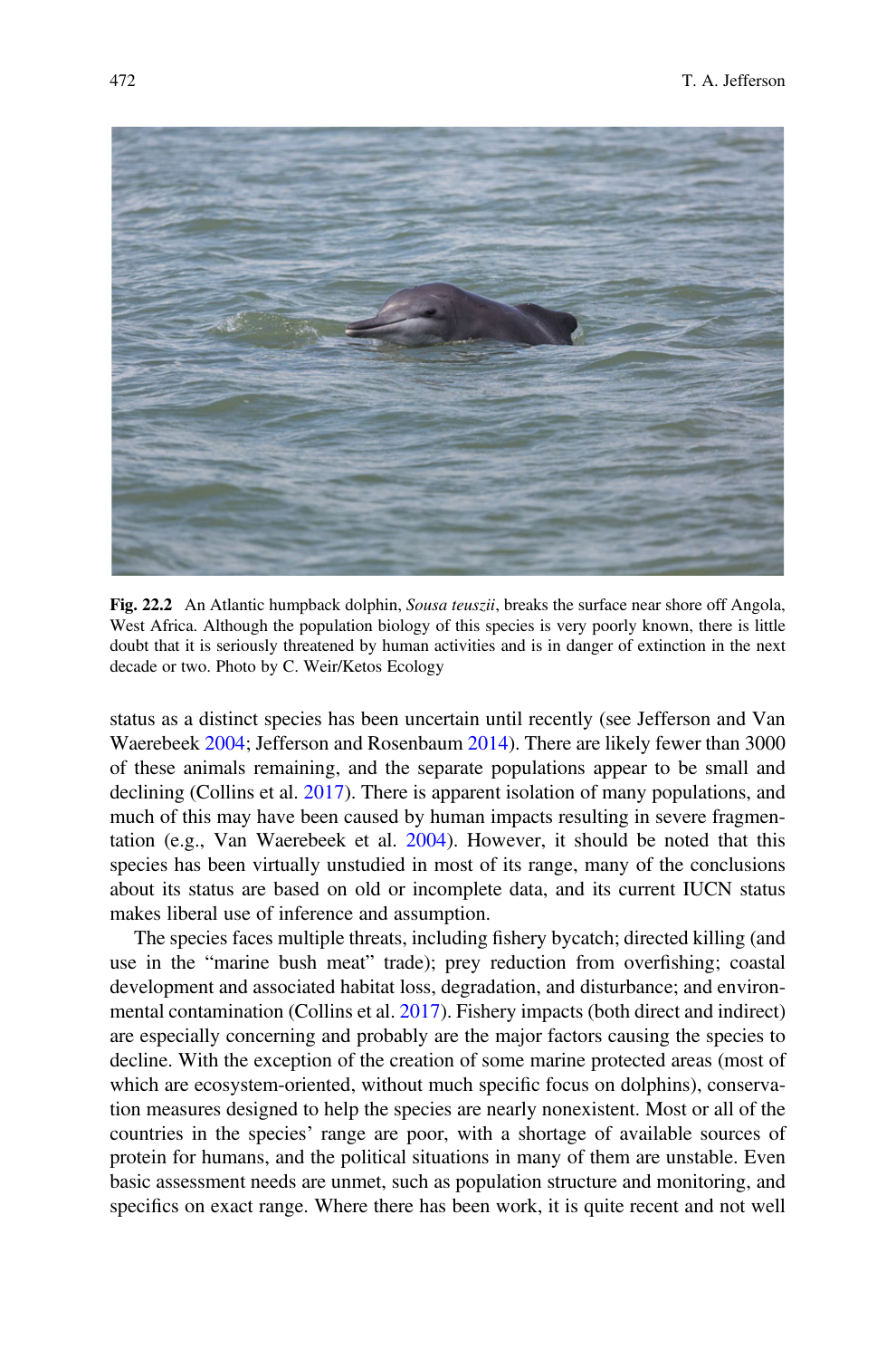funded (see Collins 2015; Collins et al. 2017). Because of fragmentation and population declines, it is almost certain that genetic diversity of the species has declined, although empirical data are lacking.

Conservation measures that are effective in stopping and reversing population declines will have to be bold and will need to bridge international borders (e.g., there are 19 countries within the species' moderate ribbon-like range of  $\langle 10,000 \rangle$  linear km, although only 11–12 of these currently have known records—see Collins 2015; Weir and Collins 2015). Extinction risk is considered to be very real for this species in the next decade or two (Collins et al. 2017). There is a very real need for robust, quantitative population assessments in major portions of its range (such as that recently undertaken in Guinea by Weir 2015), and presently conservation action to benefit the species is virtually nonexistent. For these reasons, I consider the Atlantic humpback dolphin to be the second-most endangered cetacean species on the planet, after the vaquita.

## 22.3.3 Indus River Dolphin (Platanista minor): Endangered (Under P. gangetica)

The Indus River dolphin (Fig. 22.3) is currently recognized as a subspecies of the South Asian river dolphin (Platanista gangetica-classified by IUCN as Endangered—Braulik and Smith 2017), though it has vacillated several times in the past few hundred years between being viewed as a distinct species and a rank somewhere below the species level (Braulik et al. 2015). Recent molecular and morphometric work (primarily by G. Braulik and her colleagues) has shown strong evidence from multiple markers of species-level distinctness from the form in the Ganges/Brahmaputra/Meghna and Karnaphuli/Sangu river systems, and I here tentatively recognize the Indus form as a full species (Platanista minor), in anticipation of an impending split by the Society for Marine Mammalogy's Taxonomy Committee.

The Indus "species" occurs only in the lower portions of the Indus River system of Pakistan and India (Reeves and Brownell 1989). This group has been fragmented by a series of barrages, built primarily to divert water for agricultural irrigation, into 17 relatively distinct segments, essentially making it a meta-population. Of these, at least ten groupings have already been extirpated, and only six to seven still contain dolphins, though most individuals are found in just three of these (Braulik and Smith 2017). Overall, there has been a nearly 80% reduction in the size of the range of this species since the 1870s (Anderson 1879; Reeves et al. 1991). Abundance and density decrease as one moves upstream, away from the mouth of the river.

The major threat to the Indus River dolphin is severe fragmentation caused by the creation of barrages (Reeves and Brownell 1989; Braulik 2012), as dolphin movement through the barrage gates is almost impossible. Another serious threat is water pollution, from industrial wastes, agricultural (including DDT and other pesticides) effluent, and poorly treated human sewage. Though largely unstudied, impacts of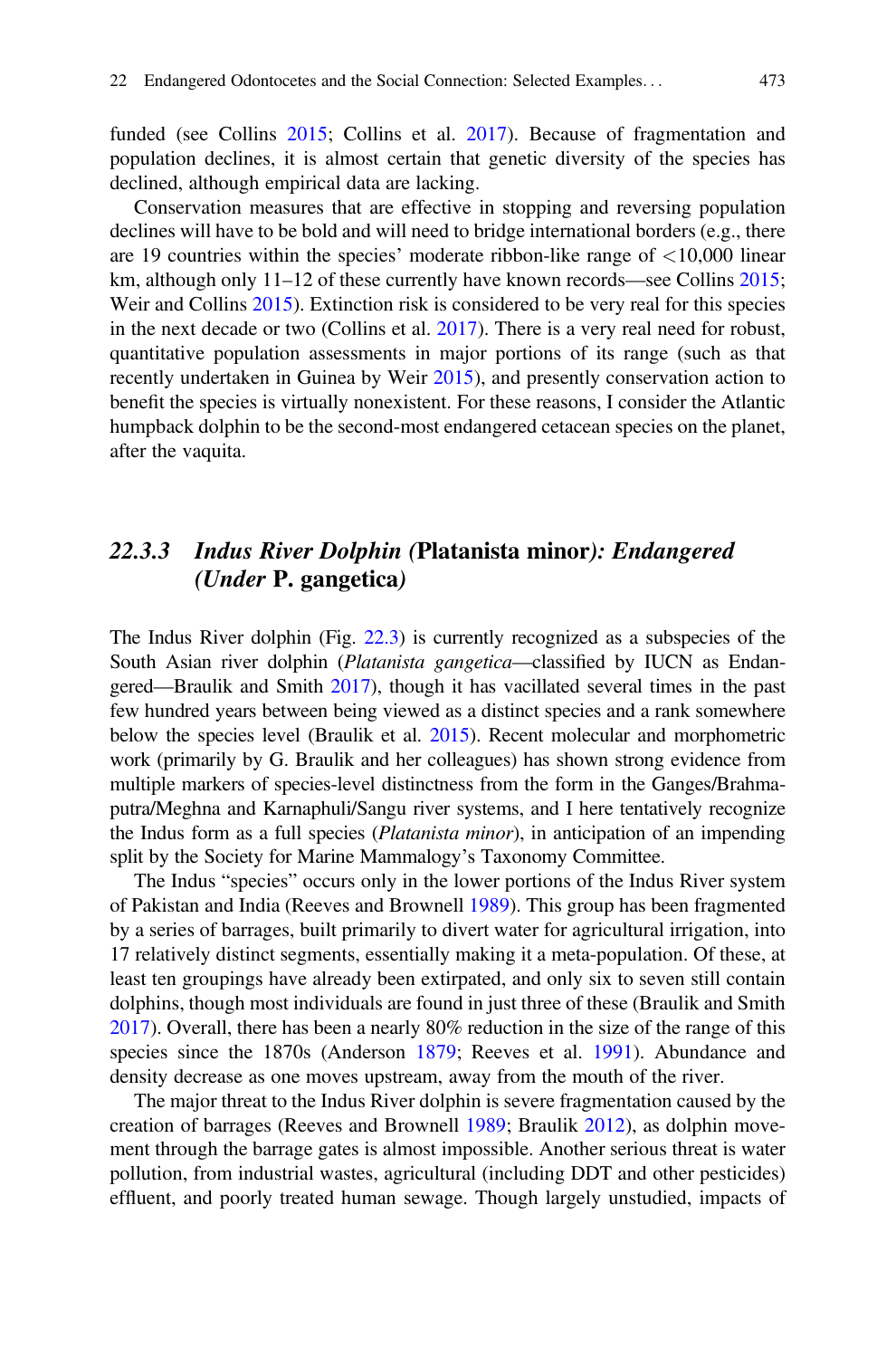

Fig. 22.3 An Indus River dolphin (bhulan), *Platanista* sp.; mother and calf swim next to a ferry boat in the Beas River of India. It is likely that the Indus form is distinct from the Ganges form at the species level, and therefore the bhulan moves up the list of most endangered cetacean species. Photo by H. Aisha, courtesy of G. Braulik

massive pollution on these animals must be significant. Bycatch in fishing gear is another significant problem (Braulik and Smith 2017). Despite the fact that much fishing occurs in side channels of the river (where dolphins are less frequently found), incidental kills are still likely unsustainable. Between 1993 and 2012, at least 95 dolphins were killed in fishing gear in the main sections of the river (Waqas et al. 2012). Finally, hunting was a significant threat in the past, but since the early 1970s, it has been largely curbed (Pilleri and Zbinden 1973/74).

The Indus River dolphin numbers fewer than 2000 individuals. Four surveys of their range between 2001 and 2017 resulted in counts of 1200–1800 individuals (Braulik 2006; Braulik et al. 2012a, b; Noureen 2013). However, there is some good news. Although overall trends in the entire population are not known, there is good evidence of an increase in the size of the subpopulation between Guddu and Sukkur barrages. The best evidence suggests a 5.65% annual increase in size of this subpopulation since the 1970s, though methodological differences may explain some portion of this (Braulik et al. 2012a, b). Although its future is by no means assured, the ability of this subpopulation to increase in numbers in the face of multiple anthropogenic problems is somewhat encouraging.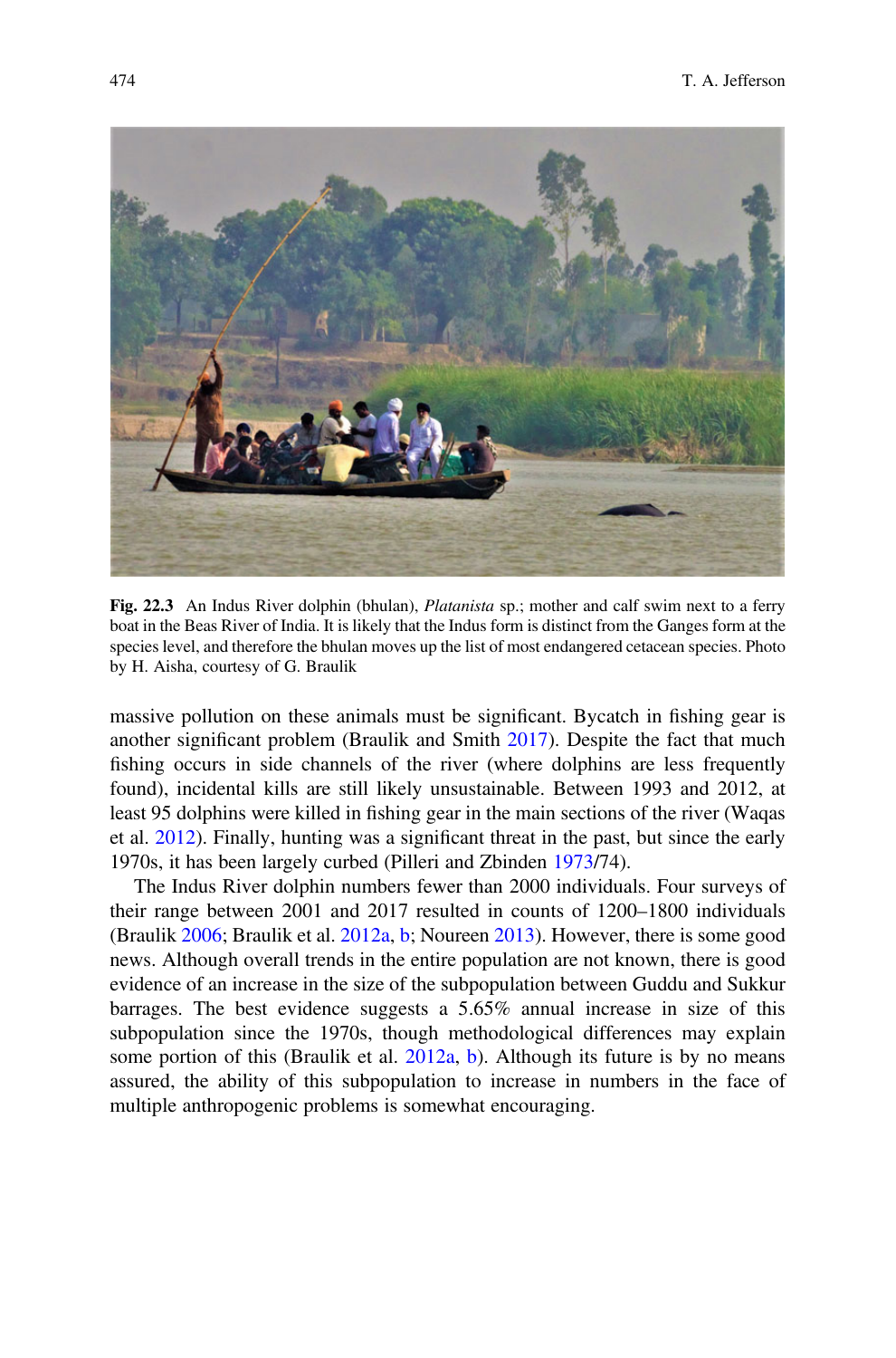

Fig. 22.4 Two Chilean dolphins, *Cephalorhynchus eutropia*, cavort in the fjords of Chile. Much uncertainty surrounds the Chilean dolphin, as it has only recently been studied in a few locations. But there are concerns about heavy mortality and habitat issues, and the species is likely declining. Photo by S. Heinrich

## 22.3.4 Chilean Dolphin (Cephalorhynchus eutropia): Near **Threatened**

The Chilean dolphin (Fig. 22.4) is listed on the Red List as Near Threatened (since 2008—Heinrich and Reeves 2017), and before that was in one of the "data-poor" categories. It remains a poorly known species, with detailed studies only conducted in a handful of small areas within the species' range in Chile and Argentina (Goodall 1994; Heinrich 2006). The species is thought to number in the "low thousands," and there are currently no quantitative data on the decline rate (though it is assumed to be declining), resulting in the IUCN assessment not leading to one of the threatened categories (Heinrich and Reeves 2017). Although it may not be as rare as once thought, due to it shyness and evasive behavior, there is little doubt that the species is at risk. Dawson (2018) cautioned that the species numbers may only be in the hundreds and suggested "urgent consideration."

There are a number of threats to Chilean dolphins. These include hunting for food and crab bait, which was much more serious in the past (late 1900s) than it is thought to be at present (Lescrauwaet and Gibbons 1994). Fishery bycatch is a serious threat and probably affects the species throughout its range, with gillnets a particularly serious problem. The magnitude of the take is largely unknown. Negative effects of aquaculture farming (mostly for salmon and various invertebrates) have also been implicated, though impact levels are undetermined (Heinrich and Reeves 2017).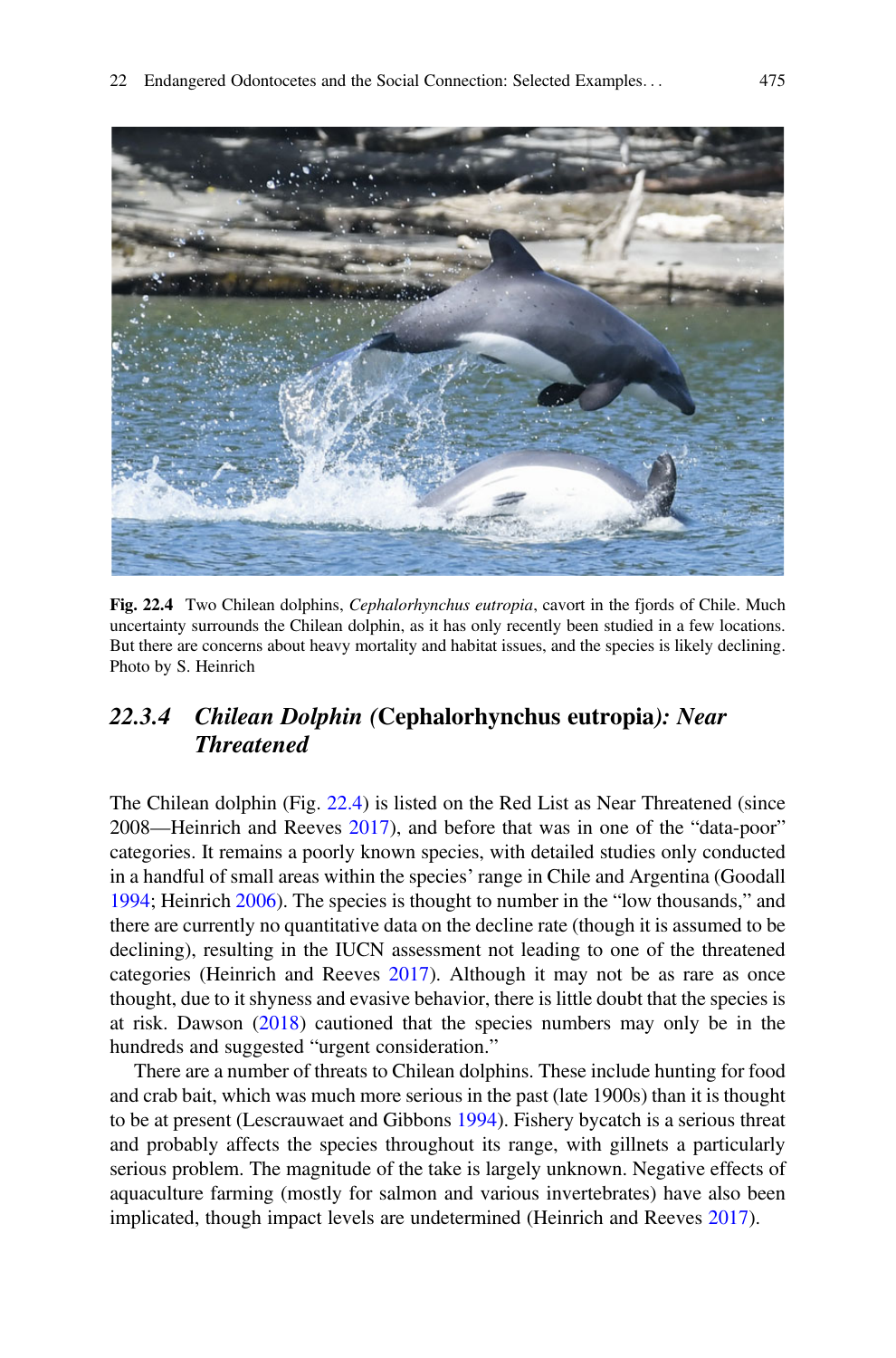There has been little directed conservation or management work on Chilean dolphins (Viddi et al. 2016), and it seems likely to me that the species should qualify for one of the threatened categories (perhaps Endangered), but lack of quantitative data on population levels and decline rates has prevented it from being placed into the appropriate category. However, the situation here is not much different than for the Atlantic humpback dolphin (which similarly has virtually no data on population or trends, but for which inference has been used to move it into the Critically Endangered category), so it seems that a more precautionary approach using more liberal use of informed assumption and inference would place the Chilean dolphin into a category that more accurately reflects its extinction risk. I hope that will be done soon.

## 22.4 The Behavioral and Social Connections

There are several factors related to behavioral ecology of these threatened species, which make them especially vulnerable to human impacts. These are divided into two categories below: behavioral and social.

Behavioral Factors With the possible exception of the North Pacific right whale (for which the range/habitat is still poorly known), the most endangered species are characterized by coastal or inshore/riverine habitats, and those that are endemic to particularly small areas, such as the vaquita and Chilean dolphin, are obviously at even greater risk. Nearshore areas have dramatically increased levels of human activities and thus expose coastal and riverine species to elevated levels of anthropogenic threats. There is even a tendency for some species to be attracted to dangerous or noxious human activities. Examples are the dolphins that ride bow waves of ships and thus become exposed to capture by harpooning (though none of these are on my list) and Indo-Pacific humpback dolphins (Sousa chinensis) in Hong Kong, which at times are attracted to dredging activities, putting them at greater risk of being struck by equipment and of acoustic trauma (see Jefferson 2000). In fact, vulnerability to acoustic disturbance and injuries is an issue of particular concern for all odontocete cetaceans, which are sensitive to a wide range of acoustic frequencies and are dependent on their echolocation abilities to navigate, find food and mates, and avoid predators and other threats (Southall 2018).

Last but not least, susceptibility to fishing net entanglement is a major issue for these cetaceans (Northridge 2018a). All eight of the most endangered odontocetes, plus the North Atlantic right whale, have fishing gear entanglement as a major (if not, the major) threatening factor. In fact, for the North Atlantic right whale, this issue has now replaced whaling as the main cause of the species' decline.

Social Factors Odontocetes live in groups, and many species have strong and pervasive social bonds. The increased levels of social cohesion of many toothed whale species may help them deal with many external threats in their environment, but they can also be detrimental. This happens when entire cetacean schools perish if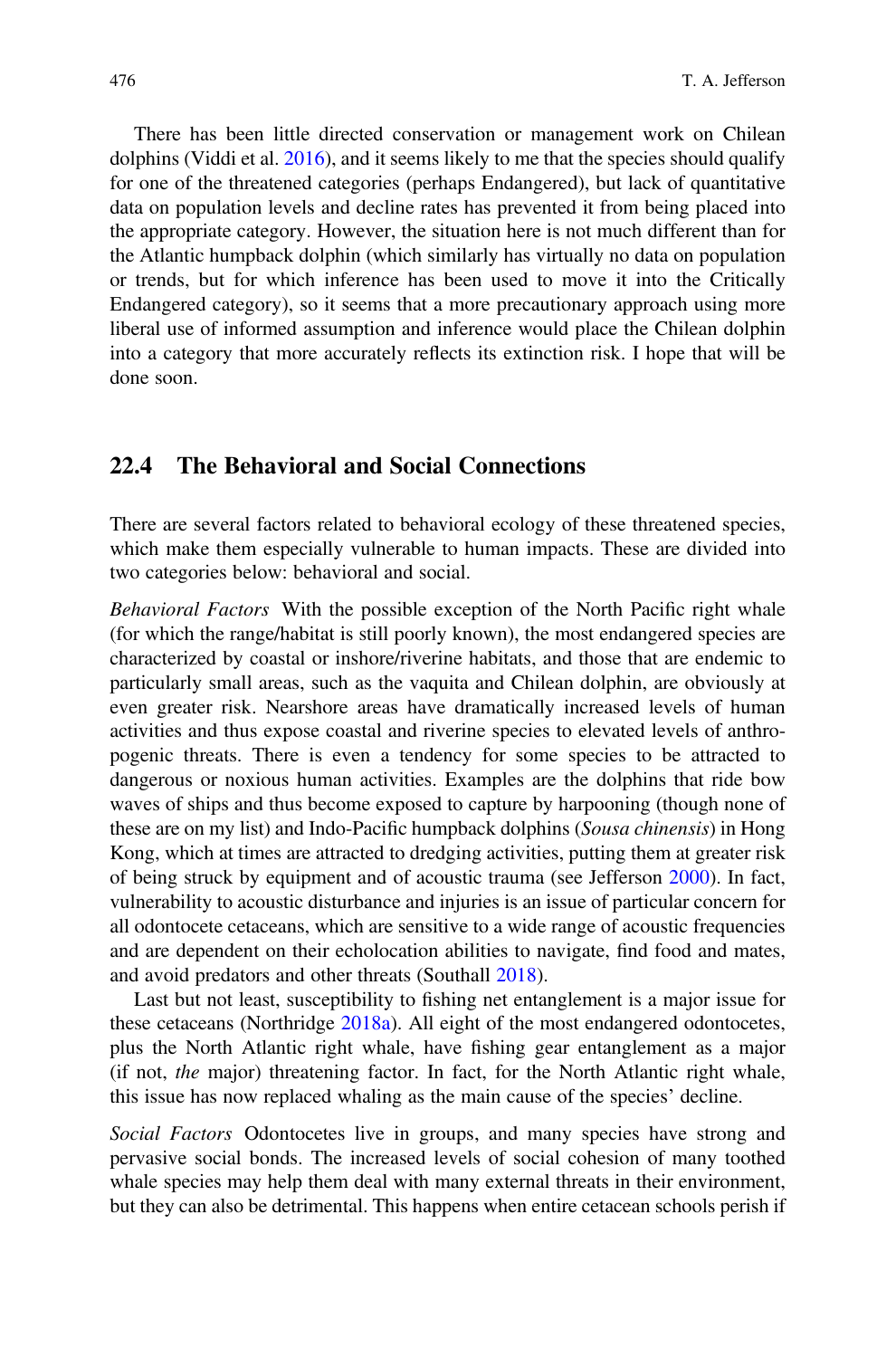intact herds can be driven ashore in drive fisheries (such as those that occur in Japan and the Faroe Islands—Kasuya 2018; Reeves 2018b) or when a single sick or injured individual leads the entire group into a mass stranding event (Odell et al. 1989). The very large school sizes of some species of dolphins and pilot whales (which can be in the hundreds or even thousands of individuals) only exacerbate the problem.

Finally, for odontocetes there is recent recognition that even survival and reproductive success may be influenced by social factors. This particular issue has been discussed by Wade et al. (2012), who argued that odontocetes are more vulnerable to exploitation than mysticetes, due to unique issues related to their social systems. Examples are the importance of ecological or cultural knowledge and the leadership or other specialized roles of certain individuals in social groups (see also Whitehead and Rendell 2015). This is an issue that requires greater consideration in dolphin, porpoise, and toothed whale management.

### 22.5 Conclusions and Some Lessons Learned

Some "endangered species lists" include species mainly for political or historical reasons, and their legal status listing may not be accurate. Thus, there is a difference between Endangered (the official status listing, with a capital E) and endangered (the true status of a species, with a lowercase e). For example, the sperm whale is listed as Vulnerable by the International Union for the Conservation of Nature (IUCN) and Endangered by the US Government, yet it is globally distributed, numbers at least hundreds of thousands, and many populations are quite healthy (Whitehead 2003). Thus, the sperm whale, while technically and legally an Endangered species, is not really endangered.

All species of small cetaceans that are in serious danger of extinction are coastal or inshore/riverine species. Despite the incidental kills of millions of pelagic dolphins of several species in offshore drift net and purse seine fisheries (Reeves et al. 2013a, b), none of the truly oceanic species are endangered. This should not surprise us, as the negative effects of human activities on seas and freshwater bodies of the world are much more intense close to land, where most of our activities occur and where the vast majority of people live. One overriding exception may be large-scale climate change, which could affect even deep ocean basins and the cetaceans living in them (Moore 2005).

The social and behavioral issues that have been identified as potential factors in how resilient or vulnerable odontocete species are to exploitation (and, by analogy, any kind of "removals" from populations) should be more fully considered in future assessments. In the past, most management of these species has focused on numbers of individuals removed by outright mortality (see Barlow 2018) and has not considered ages, sexes, or social roles that those individuals play in a cohesive functioning society. In light of evidence that cetacean culture relies on specialized roles of herd defense, alloparenting, assisted reproduction, and other aspects of tight-knit societies, this issue needs to be taken into consideration in future comprehensive management schemes.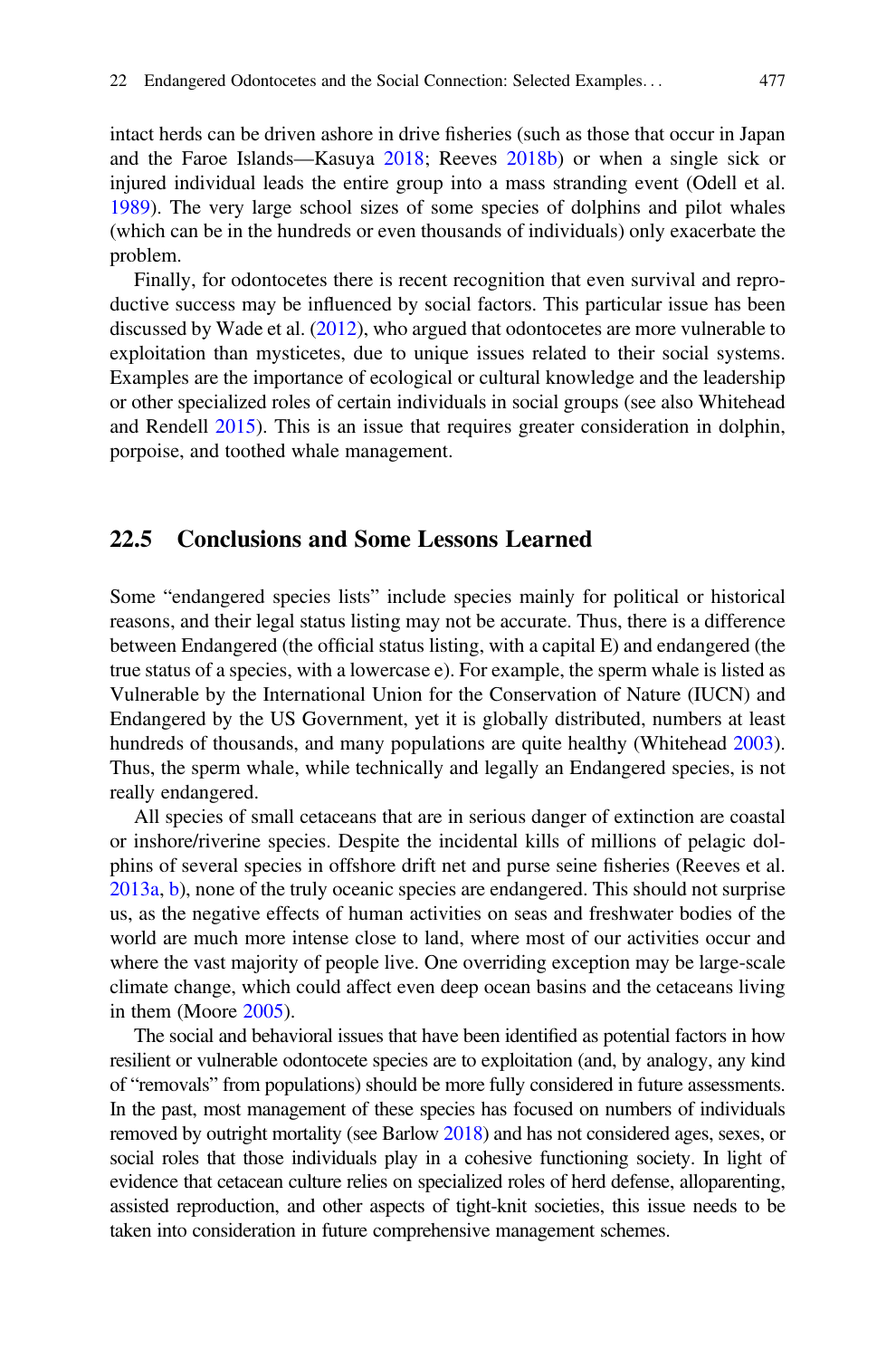There is no doubt that several cetacean species (and many other populations) are in danger of extinction in the next decade or two. That this is the case in a world of great human wealth and enormous technical achievement is a sad statement on our lack of concern for the natural environment. I hope this paper will help especially our new generations of scientists and environmental biologists to better appreciate the diversity and fragility of the world's odontocetes, to better understand which species are truly most at risk from our actions, and to inspire them to change their behavior and that of others and work toward the long-term preservation of these fascinating large-brained social mammals. The chair of the IUCN Cetacean Specialist Group, Randall R. Reeves, recently gave a sobering prediction: "Only with broad-scale, deeply felt changes in how we value and care for what remains of the world's natural variety and abundance can we hope to head off, or even just slow down, a cascade of marine mammal extinctions in the coming decades" (Reeves 2018a, p. 229). The baiji and the vaquita, as well as the rest of these endangered species, remind us that we need to listen and heed his warning and soon.

Acknowledgments The ideas presented in this paper, though my own, were formulated through discussions with many valued colleagues over the years, and I thank them for their inspiration and wisdom.

## **References**

- Anderson J (1878/1879) Anatomical and zoological researches: comprising an account of the zoological results of the two expeditions to western Yunnan in 1868 and 1875; and a monograph of the two cetacean genera, Platanista and Orcella. Bernard Quartich, London, UK
- Barlow J (2018) Management. In: Würsig B, Thewissen JGM, Kovacs KM (eds) Encyclopedia of marine mammals, 3rd edn. Academic Press, San Diego, CA, pp 555–558
- Braulik G (2006) Status assessment of the Indus River dolphin, Platanista gangetica minor, March–April 2001. Biol Conserv 129:579–590
- Braulik GT (2012) Conservation ecology and phylogenetics of the Indus River dolphin (Platanista minor). Ph.D. Thesis, University of St. Andrews, p 259
- Braulik GT, Smith BD (2017) Platanista gangetica. The IUCN Red List of Threatened Species 2017: e.T41758A50383612. <https://doi.org/10.2305/IUCN.UK.2017-3.RLTS.T41758A50383612.en>. Accessed 16 Apr 2018
- Braulik GT, Reichert AP, Ehsan T, Khan S, Northridge SP, Alexander JS, Garstang R (2012a) Habitat use by a freshwater dolphin in the low-water season. Aquat Conserv Mar Freshwat Ecosyst 22:533–546
- Braulik GT, Bhatti ZI, Ehsan T, Hussain B, Khan AR, Khan A, Khan U, Kundi K, Rajput R, Reichert AP, Northridge SP, Bhaagat HB, Garstang R (2012b) Robust abundance estimate for endangered river dolphin subspecies in South Asia. Endanger Species Res 17:201–215
- Braulik GT, Barnett RV, Islas-Villanueva V, Hoelzel AR, Graves JA (2015) One species or two? Vicariance, lineage divergence and low mtDNA diversity in geographically isolated populations of South Asian river dolphin. J Mamm Evol 22:111–120
- Braulik GT, Findlay K, Cerchio S, Baldwin R, Perrin W (2017) Sousa plumbea. The IUCN Red List of Threatened Species 2017:e.T82031633A82031644. [https://doi.org/10.2305/IUCN.UK.2017-](https://doi.org/10.2305/IUCN.UK.2017-3.RLTS.T82031633A82031644.en) [3.RLTS.T82031633A82031644.en.](https://doi.org/10.2305/IUCN.UK.2017-3.RLTS.T82031633A82031644.en) Accessed 16 Apr 2018
- Brownell RL, Ralls K, Perrin WF (1989) The plight of the 'forgotten' whales. Oceanus 32:5–11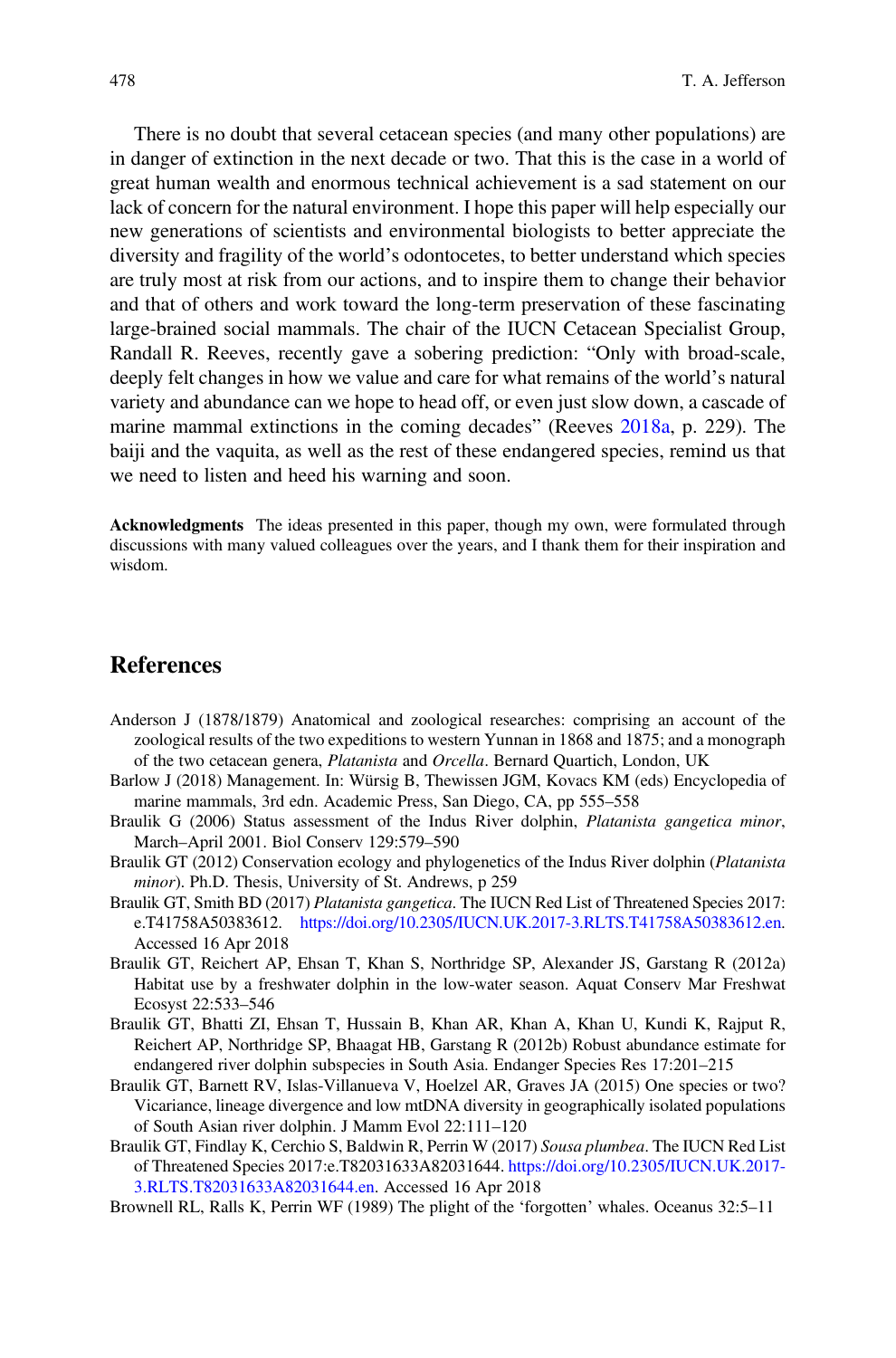- Brownell RL Jr, Yablokov AV, Ivaschenko YV (2018) Whaling, illegal and pirate. In: Würsig B, Thewissen JGM, Kovacs KM (eds) Encyclopedia of marine mammals, 3rd edn. Academic Press, San Diego, CA, pp 1063–1066
- Cantu-Guzman JC, Oliviera-Bonavilla A, Sanchez-Saldana ME (2015) A history (1990-2015) of mismanaging the vaquita into extinction - A Mexican NGO's perspective. J Mar Anim Ecol 8:15–25
- CIRVA (International Committee for the Recovery of the Vaquita) (2014) Report of the fifth meeting of the international committee for the recovery of the vaquita (CIRVA), Ensenada, Baja California, México, 8–10 July 2014, p 43
- CIRVA (International Committee for the Recovery of the Vaquita) (2017a) Report of the eight meeting of the international committee for the recovery of the vaquita (CIRVA), La Jolla, CA, 29–30 Nov 2016, p 69
- CIRVA (International Committee for the Recovery of the Vaquita) (2017b) Report of the ninth meeting of the international committee for the recovery of the vaquita (CIRVA), La Jolla, CA, 25–26 Apr 2017, p 32
- CIRVA (International Committee for the Recovery of the Vaquita) (2018) Report of the tenth meeting of the international committee for the recovery of the vaquita (CIRVA), La Jolla, CA, 11–12 Dec 2017, p 65
- Clapham PJ, Baker CS (2018) Whaling, modern. In: Würsig B, Thewissen JGM, Kovacs KM (eds) Encyclopedia of marine mammals, 3rd edn. Academic Press, San Diego, CA, pp 1070–1074
- Collins T (2015) Re-assessment of the conservation status of the atlantic humpback dolphin, Sousa teuszii (Kükenthal, 1892) using the IUCN red list criteria. In: Jefferson TA, Curry BE (eds) Humpback dolphins (Sousa spp.): current status and conservation, Part 1: Advances in marine biology. Elsevier, London, UK, pp 47–78
- Collins T, Braulik GT, Perrin W (2017) Sousa teuszii. The IUCN Red List of Threatened Species 2017: e.T20425A50372734. <https://doi.org/10.2305/IUCN.UK.2017-3.RLTS.T20425A50372734.en>. Accessed 16 Apr 2018
- Dawson SM (2018) Cephalorhynchus dolphins. In: Würsig B, Thewissen JGM, Kovacs KM (eds) Encyclopedia of marine mammals, 3rd edn. Academic Press, San Diego, CA, pp 166–172
- Ellis R (2018) Whaling, aboriginal and western traditional. In: Würsig B, Thewissen JGM, Kovacs KM (eds) Encyclopedia of marine mammals, 3rd edn. Academic Press, San Diego, CA, pp 1054–1063
- Evans PGH (2018) Habitat pressures. In: Würsig B, Thewissen JGM, Kovacs KM (eds) Encyclopedia of marine mammals, 3rd edn. Academic Press, San Diego, CA, pp 441–447
- Goodall RNP (1994) Chilean dolphin Cephalorhynchus eutropia (Gray, 1846). In: Ridgway SH, Harrison R (eds) Handbook of marine mammals, volume 5: the first book of dolphins. Academic Press, London, UK, pp 269–287
- Heinrich S (2006) Ecology of Chilean dolphins and Peale's dolphins at Isla Chiloe, southern Chile. Ph.D. Thesis, University of St. Andrews, p 258
- Heinrich S, Reeves R (2017) Cephalorhynchus eutropia. The IUCN Red List of Threatened Species 2017:e.T4160A50351955. <https://doi.org/10.2305/IUCN.UK.2017-3.RLTS.T4160A50351955.en>. Accessed 16 Apr 2018
- Jefferson TA (2000) Population biology of the Indo-Pacific hump-backed dolphin in Hong Kong waters. Wildl Monogr 144:1–65
- Jefferson TA (2019) Save the whales website. <https://savethewhales.org/threatened-and-endagered/>. Accessed 24 Jan 2019
- Jefferson TA, Curry BE (1994) A global review of porpoise (Cetacea, Phocoenidae) mortality in gillnets. Biol Conserv 67:167–183
- Jefferson TA, Rosenbaum HR (2014) Taxonomic revision of the humpback dolphins (Sousa spp.), and description of a new species from Australia. Mar Mamm Sci 30:1494–1541
- Jefferson TA, Van Waerebeek K (2004) Geographic variation in skull morphology of humpback dolphins (Sousa spp.). Aquat Mamm 30:3-17
- Kasuya T (2018) Whaling, Japanese. In: Würsig B, Thewissen JGM, Kovacs KM (eds) Encyclopedia of marine mammals, 3rd edn. Academic Press, San Diego, CA, pp 1066–1070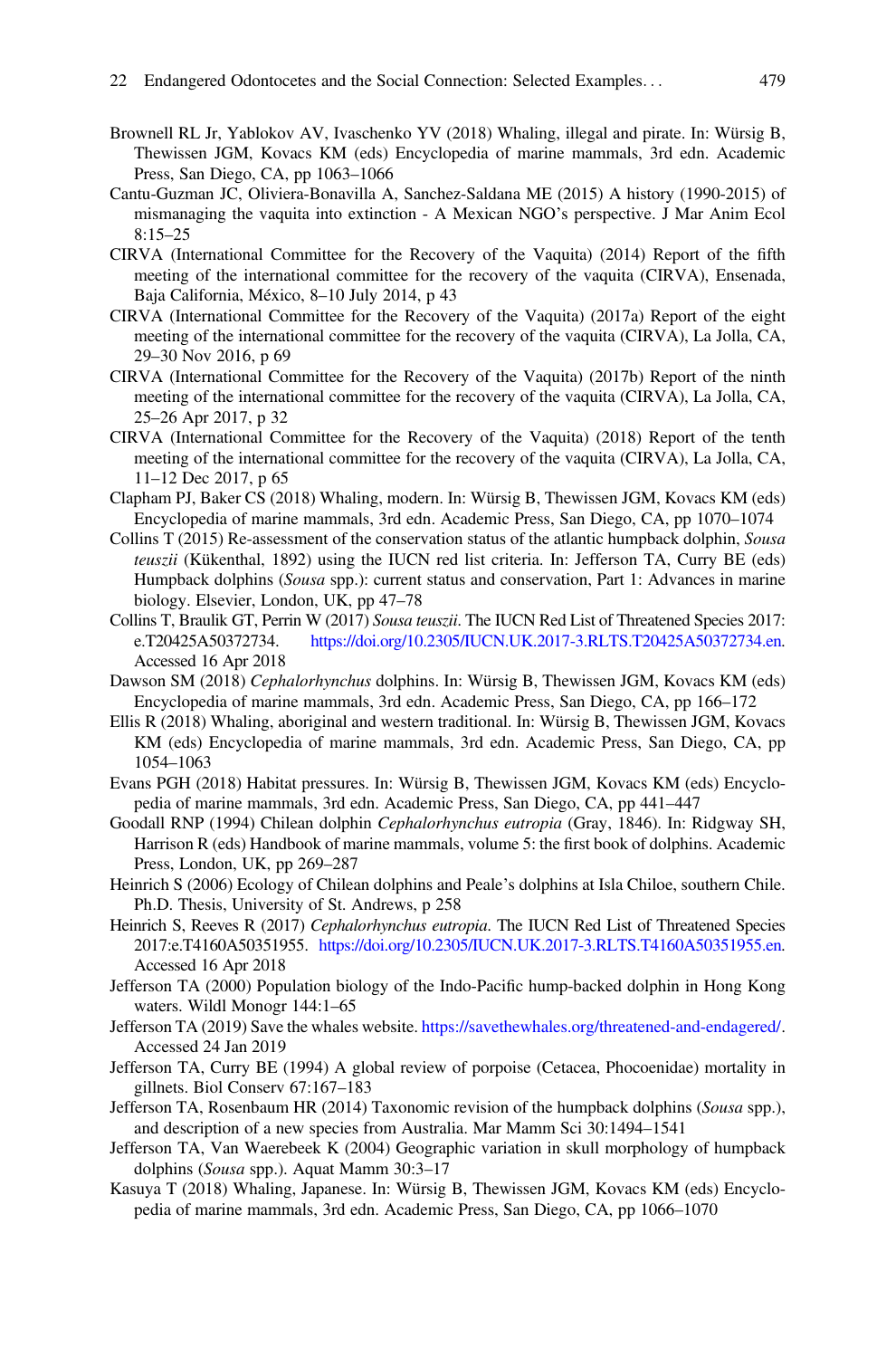- Kraus SD (2018) Entanglement of whales in fishing gear. In: Würsig B, Thewissen JGM, Kovacs KM (eds) Encyclopedia of marine mammals, 3rd edn. Academic Press, San Diego, CA, p 336
- Lescrauwaet AC, Gibbons J (1994) Mortality of small cetaceans and the crab bait fishery in the Magallanes area of Chile since 1980. Rep Int Whal Commn (Spec Iss) 15:485–494
- Merrick RL, Silber GK, DeMaster DP (2018) Endangered species and populations. In: Würsig B, Thewissen JGM, Kovacs KM (eds) Encyclopedia of marine mammals, 3rd edn. Academic Press, San Diego, CA, pp 313–318, 1157
- Minton G, Smith BD, Braulik GT, Kreb D, Sutaria D, Reeves R (2017) Orcaella brevirostris. The IUCN Red List of Threatened Species 2017:e.T15419A50367860. [https://doi.org/10.2305/](https://doi.org/10.2305/IUCN.UK.2017-3.RLTS.T15419A50367860.en) [IUCN.UK.2017-3.RLTS.T15419A50367860.en.](https://doi.org/10.2305/IUCN.UK.2017-3.RLTS.T15419A50367860.en) Accessed 16 Apr 2018
- Moore SE (2005) Long-term environmental change and marine mammals. In: Reynolds JE, Perrin WF, Reeves RR, Montgomery S, Ragen TJ (eds) Marine mammal research: conservation beyond crisis. Johns Hopkins University Press, Baltimore, MD, pp 137–148
- Moore KM, Simeone CA, Brownell RL Jr (2018) Strandings. In: Würsig B, Thewissen JGM, Kovacs KM (eds) Encyclopedia of marine mammals, 3rd edn. Academic Press, San Diego, CA, pp 945–951
- Norris KS, McFarland WN (1958) A new harbor porpoise of the genus Phocoena from the Gulf of California. J Mammal 39:22–39
- Northridge S (2018a) Bycatch. In: Würsig B, Thewissen JGM, Kovacs KM (eds) Encyclopedia of marine mammals, 3rd edn. Academic Press, San Diego, CA, pp 149–152
- Northridge S (2018b) Fisheries interactions. In: Würsig B, Thewissen JGM, Kovacs KM (eds) Encyclopedia of marine mammals, 3rd edn. Academic Press, San Diego, CA, pp 375–384
- Noureen U (2013) Indus River dolphin (Platanista gangetica minor) abundance estimations between Chashma and Sukkur barrages, in the Indus River, Pakistan. M. Phil. Thesis, Quaide-Azam University
- Odell DK, Walsh MT, Asper ED (1989) Cetacean mass strandings: healthy vs. sick animals. Whalewatcher 23:9–10
- Perrin WF (1999) Selected examples of small cetaceans at risk. In: Twiss JR, Reeves RR (eds) Conservation and management of marine mammals. Smithsonian University Press, Washington, DC, pp 296–310
- Pilleri G, Zbinden K (1973-74) Size and ecology of the dolphin population (*Platanista indi*) between Sukkur and Guddu Barrages, Indus River. Invest Cetacea 5:59–70
- Reeves RR (2018a) Conservation. In: Würsig B, Thewissen JGM, Kovacs KM (eds) Encyclopedia of marine mammals, 3rd edn. Academic Press, San Diego, CA, pp 215–229, 1157
- Reeves RR (2018b) Hunting. In: Würsig B, Thewissen JGM, Kovacs KM (eds) Encyclopedia of marine mammals, 3rd edn. Academic Press, San Diego, CA, pp 492–496, 1157
- Reeves RR, Brownell RL (1989) Susu Platanista gangetica (Roxburgh, 1801) and Platanista minor Owen, 1853. In: Ridgway SH, Harrison R (eds) Handbook of marine mammals, volume 4: river dolphins and the larger toothed whales. Academic Press, London, UK, pp 69–99
- Reeves RR, Chaudhry AA, Umeed K (1991) Competing for water on the Indus plain: is there a future for Pakistan's river dolphins? Environ Conserv 18:341–350
- Reeves RR, Smith BD, Crespo EA, Notarbartolo Di Sciara G (2003) Dolphins, whales and porpoises: 2002–2010 conservation action plan for the world's cetaceans. IUCN - The World Conservation Union, Gland, Switzerland
- Reeves RR, McClellan K, Werner TB (2013a) Marine mammal bycatch in gillnet and other entangling net fisheries, 1990 to 2011. Endanger Species Res 20:71–97
- Reeves RR, Dawson SM, Jefferson TA, Karczmarski L, Laidre K, O'Corry-Crowe G, Rojas-Bracho L, Secchi ER, Slooten E, Smith BD, Wang JY, Zhou K (2013b) Cephalorhynchus hectori. The IUCN Red List of Threatened Species 2013:e.T4162A44199757. [https://doi.org/](https://doi.org/10.2305/IUCN.UK.2013-1.RLTS.T4162A44199757.en) [10.2305/IUCN.UK.2013-1.RLTS.T4162A44199757.en](https://doi.org/10.2305/IUCN.UK.2013-1.RLTS.T4162A44199757.en). Accessed 16 Apr 2018
- Reijnders PJH, Borrell A, Van Franeker JA, Aguilar A (2018) Pollution. In: Würsig B, Thewissen JGM, Kovacs KM (eds) Encyclopedia of marine mammals, 3rd edn. Academic Press, San Diego, CA, pp 746–753
- Reilly SB, Bannister JL, Best PB, Brown M, Brownell RL Jr, Butterworth DS, Clapham PJ, Cooke J, Donovan GP, Urbán J, Zerbini AN (2008) Eubalaena japonica. The IUCN Red List